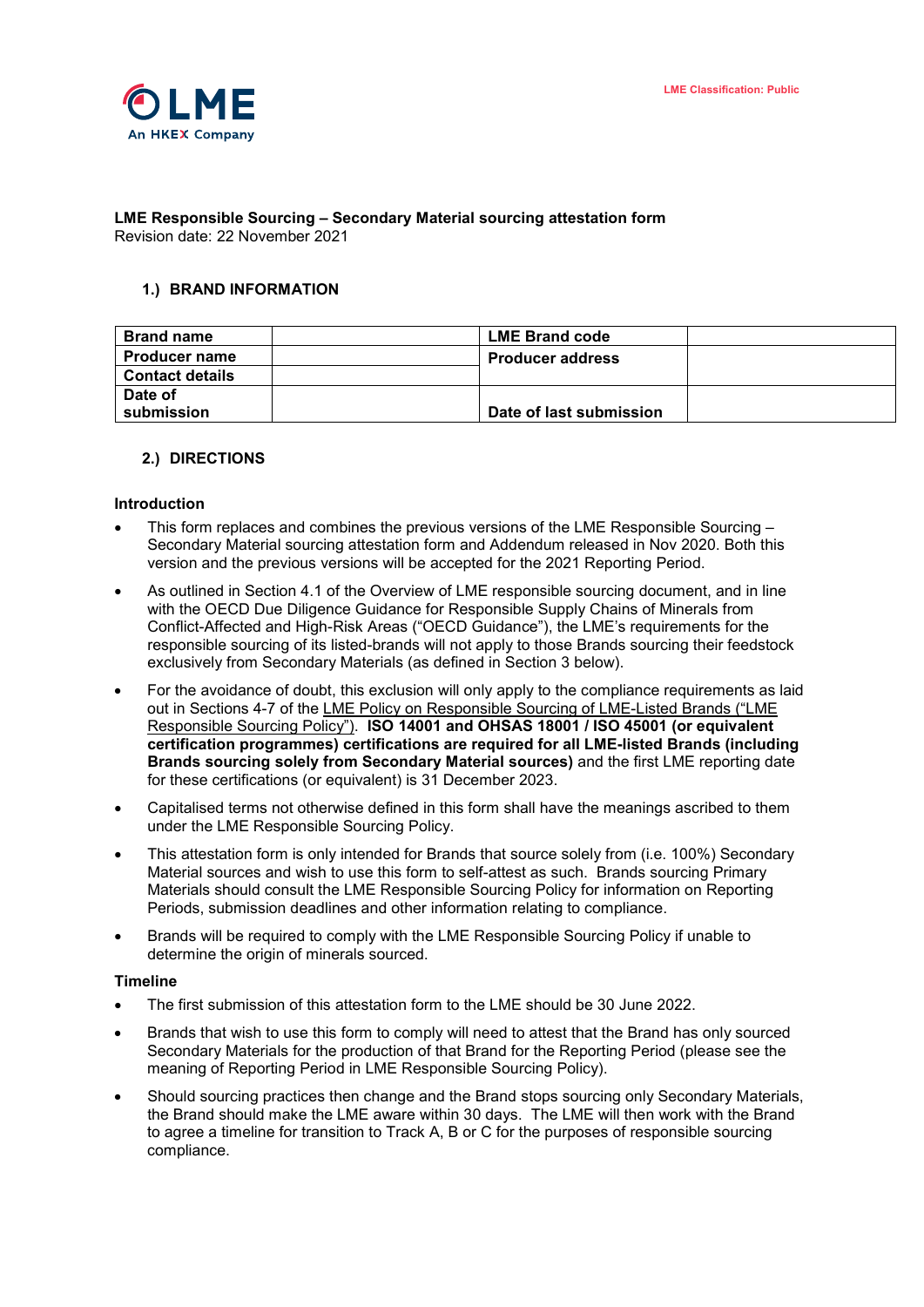

### **Further instructions**

- To ensure compliance with the LME Responsible Sourcing Policy via this attestation form, Brands must take the following steps:
	- i) Complete Brand information (shown in Section 1) as per the Brand's LME brand listing requirements. Should Brand information not be available (or new Brand information is required), please email the LME Brands Team.
	- ii) The Brand's sourcing team (e.g. buying / procurement department) and Compliance team to jointly conduct an internal first-party assessment of the Brand's sourcing history (for materials used in the production of the LME brand) for the Reporting Period (if first submission) or since last submission date, to determine percentages of Primary Materials sourced and percentage of Secondary Materials sourced.

For the avoidance of doubt, Materials will be considered "sourced" from the date the material's legal ownership is transferred to the Brand. Additionally, Brands must inform the LME in Section 5 of this form if the Brand is relying purely on assurances from their suppliers rather than objective evidence e.g. audits.

If any Primary Material sourcing is used in production of the Brand, the Brand becomes ineligible to use this attestation form and the LME Responsible Sourcing Policy Sections 4 to 7 will apply.

- iii) After conducting the assessment review by internal teams, confirm with the Brand's reporting officer (defined below) that 100% of materials sourced for production constitute Secondary Materials.
- iv) Complete the supporting information in Section 5. The information in this section will not be published externally by the LME.
- v) Once completed, ensure the Reporting Officer and an Authorised Signatory sign the attestation form declaration (shown in Section 6).
- vi) Send completed form as a PDF to the LME by email to responsiblesourcing@lme.com.
- vii) The Brand will receive confirmation from the LME that the attestation form has been received and ratified and furthermore the **Brand's name will be shown on the LME website as the Brand having self-attested to 100% Secondary Materials sourcing.**
- viii) If the Brand becomes aware that sourcing practices change and Primary Material is due to be (or has already been) sourced, the Brand will be required to inform the LME within 30 days, and to begin working towards compliance with the LME Responsible Sourcing Policy on a timeline to be agreed with the LME.
	- ix) Brands are encouraged to periodically review and conduct assessments of their sourcing practices.

# **3.) DEFINITIONS**

- **Primary Materials** Processed material which has never previously been refined
- **Secondary Materials** for LME requirements for base metals, Secondary Materials are the reclaimed end-user or post-consumer products (this is material containing metal that is reclaimed from a consumer or commercial product that has been used for its intended purpose by individuals, households or commercial, industrial and institutional facilities as end-users of the product which can no longer be used for its intended purpose – for the avoidance of doubt, reshaping or rebranding of metal from other smelters, refiners, traders or warehouses cannot be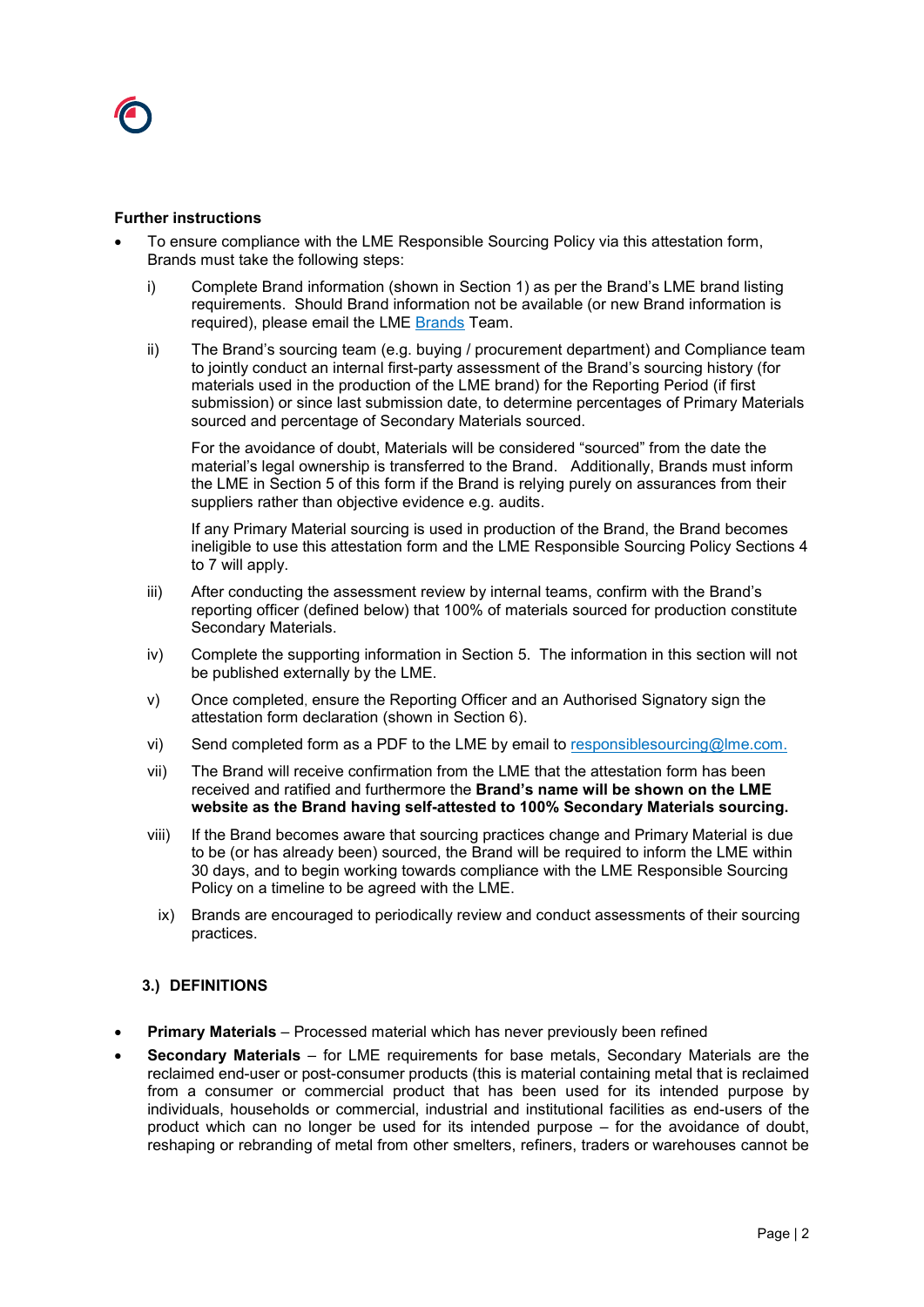

included in this category), or scrap processed metals (this is material created during product manufacturing which are returned to a smelter or refiner or re-melter).

Secondary Materials include obsolete, defective, and scrap materials which contain refined or processed metals that are appropriate to recycle in the production of aluminium, copper, lead, nickel, cobalt, tin and zinc. For the avoidance of doubt, materials partially processed, unprocessed, or a bi-product from another ore, are not Secondary Materials

• **Reporting Officer** – a person responsible for ensuring the accuracy of the attestation form that is submitted to the LME. The LME does not require the reporting officer to collate all the pertinent sourcing data required for the Brand to be confident that the attestation form is correct, nor design and implement the processes by which such data is collated. That said, the reporting officer shall ultimately be responsible for the declaration and submission of the attestation form and should therefore be satisfied that the form is accurate (having checked any internal assessment and materials). The attestation form must be approved and submitted by the reporting officer (and signed off by an authorised company signature).

The LME shall be entitled to rely on any report submitted by the reporting officer as being complete and accurate in respect of Secondary Material sourcing on the basis that it has been reviewed and approved by reporting officer

• **Authorised Signatory** – an individual with the capacity and authority to sign this form on behalf the organisation

# **4.) FURTHER LME GOVERNANCE**

- The LME may request at any time, and the Brand will comply, that the reporting officer of the Brand confirms, in writing, the Brand's compliance with the terms of the attestation form and that its sourcing remains 100% from Secondary Materials.
- Upon the provision of at least thirty (30) days' written notice (but without notice in the case of a breach or suspected breach of the instructions of this attestation form), the Brand shall permit the LME and/or its advisors and/or any independent professional auditors acting on behalf of the LME to gain access (both physical and remote) and inspect during normal business hours the systems, controls, books, records and/or other documents as may be required. Additionally, to inspect the Brand's sourcing data and, where appropriate, that of its affiliates, and any other information held by the Brand or its affiliates<sup>[1](#page-2-0)</sup> for the purposes of auditing the Brand's compliance with this attestation form. The LME shall ensure that its advisors and/or its auditors treat all information obtained from a Brand during the course of any audit as confidential information.

<span id="page-2-0"></span><sup>&</sup>lt;sup>1</sup>This includes reviewing the system processes and policy documents used to collate data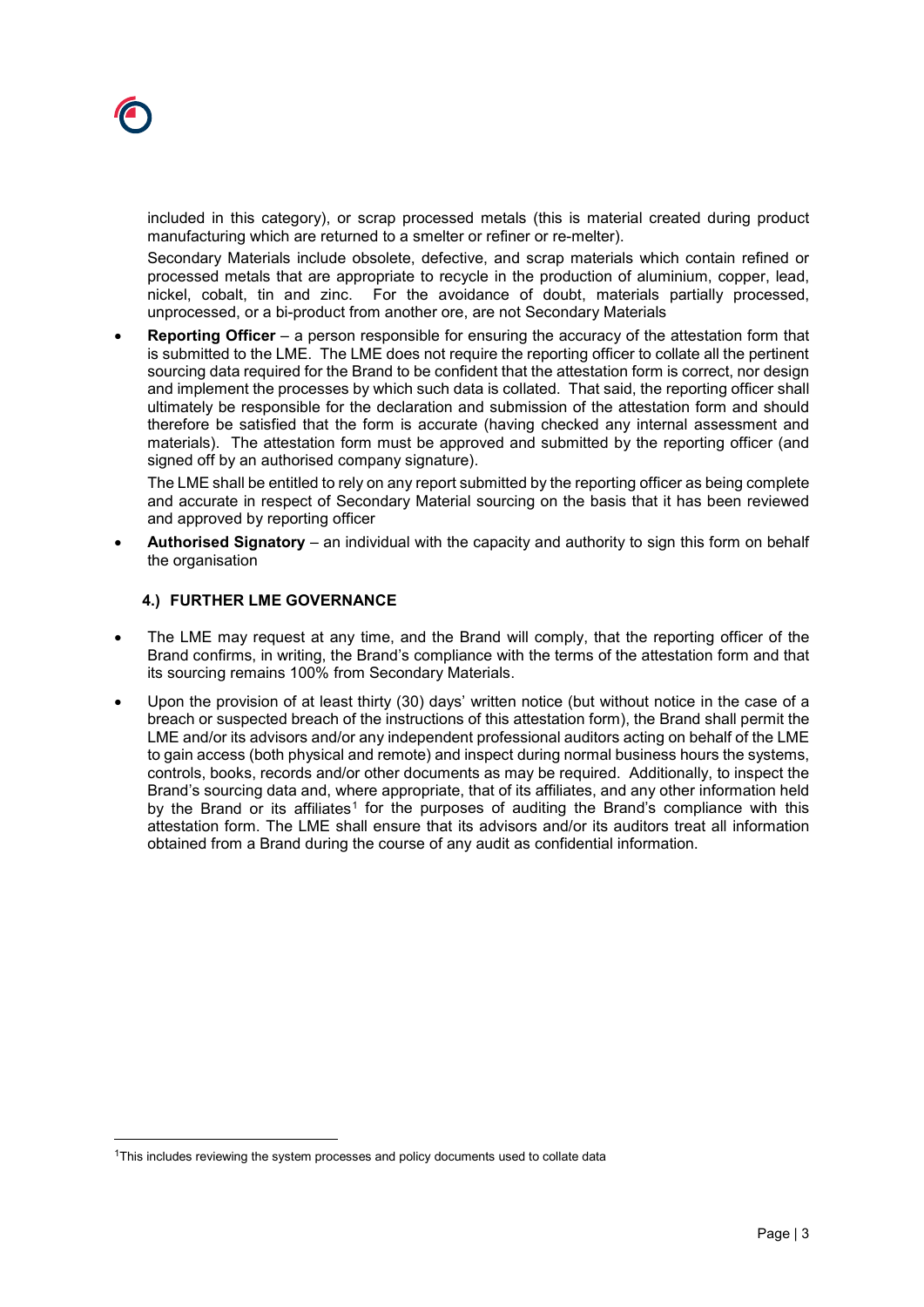

### **5.) SUPPORTING INFORMATION**

- Please answer the following questions about the Brand's sourcing practices. In addition to the information provided, please include with your submission any other documentation deemed relevant to the Brand's secondary material sourcing practices.
	- 1. Explain whether the Brand is relying solely on assurances from suppliers regarding the sources of material or on objective evidence (e.g. from independent audits).

2. List corporate level checks that Brand conducts on its suppliers (e.g. Know Your Client/Counterparty checks).

3. Confirm that the Brand has a strong company management system in place (please refer to OECD Due Diligence Guidance for Responsible Supply Chains of Minerals from Conflict-Affected and High-Risk Areas, page 36) and give examples.